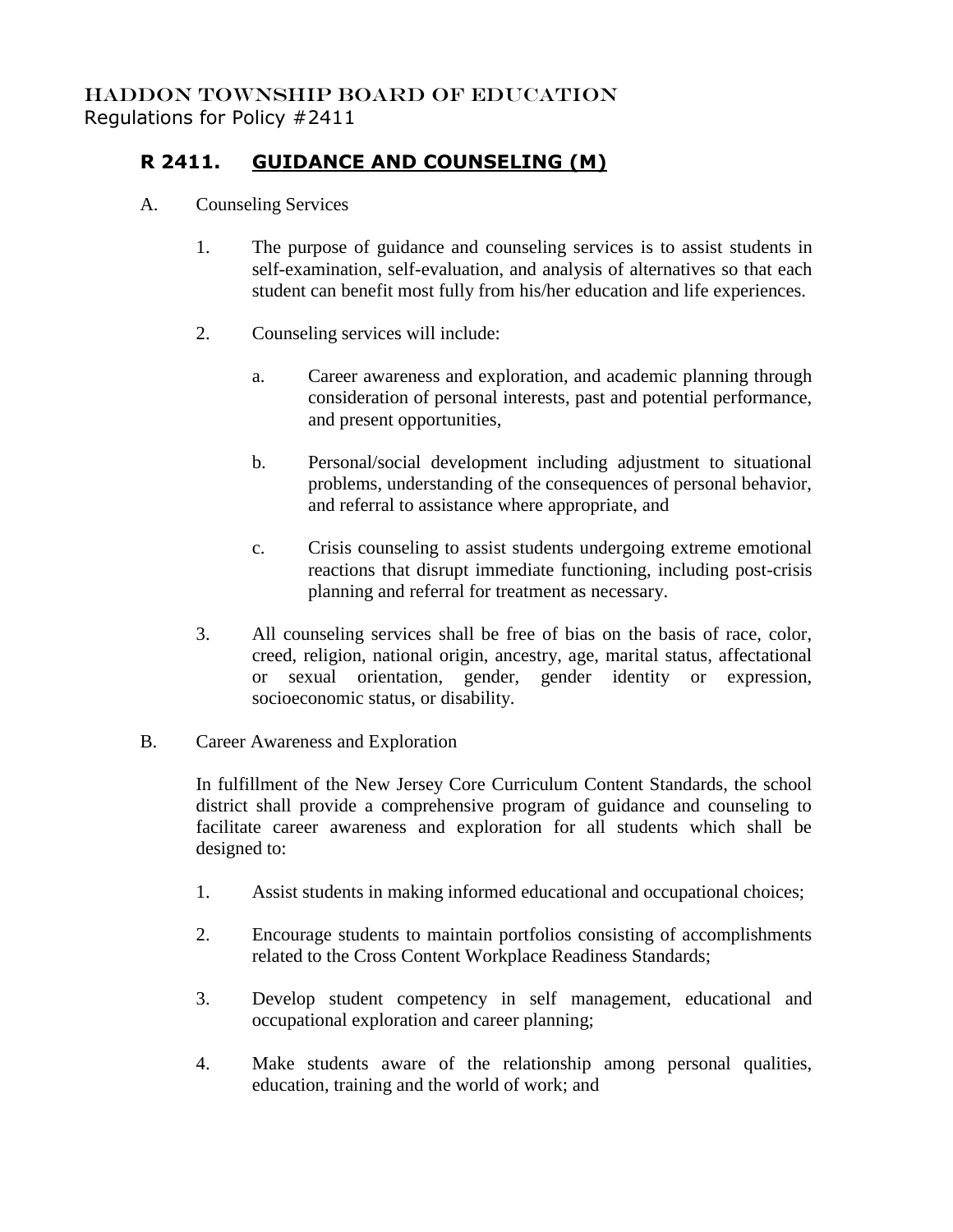- 5. Acquaint students with the relationship between achieving academic standards and the attainment of career goals.
- C. Consulting Services
	- 1. The purpose of consulting services is the improvement of the instructional program and the delivery of educational services by the collaboration of those staff members responsible for the instructional program and the development of individual students.
	- 2. Consulting services will include:
		- a. Identification of the needs of students,
		- b. Identification, evaluation, and program implementation of students with special needs,
		- c. Development and implementation of preventive and supportive programs to address such problems as student attendance, violence, and suicide,
		- d. Alerting professional staff to the purposes, functions, and availability of guidance and counseling services,
		- e. Encouragement of cooperation among teaching staff members and parents in resolving individual student problems and addressing student needs,
		- f. Establishment and maintenance of fruitful relationships with State and local agencies for the purpose of professional referral and the sharing of experiences,
		- g. Cooperation with business and industry to facilitate student job placement and vocational training, and
		- h. Maintenance of a library of occupational and educational information.
- D. Evaluation

The program of guidance and counseling will be reviewed annually to determine its strengths and weaknesses. The following information may be gathered and analyzed in that review:

- 1. Annual record of graduate placements in post-secondary situations;
- 2. Assessments of past graduates as to the effectiveness of guidance services received in the high school;